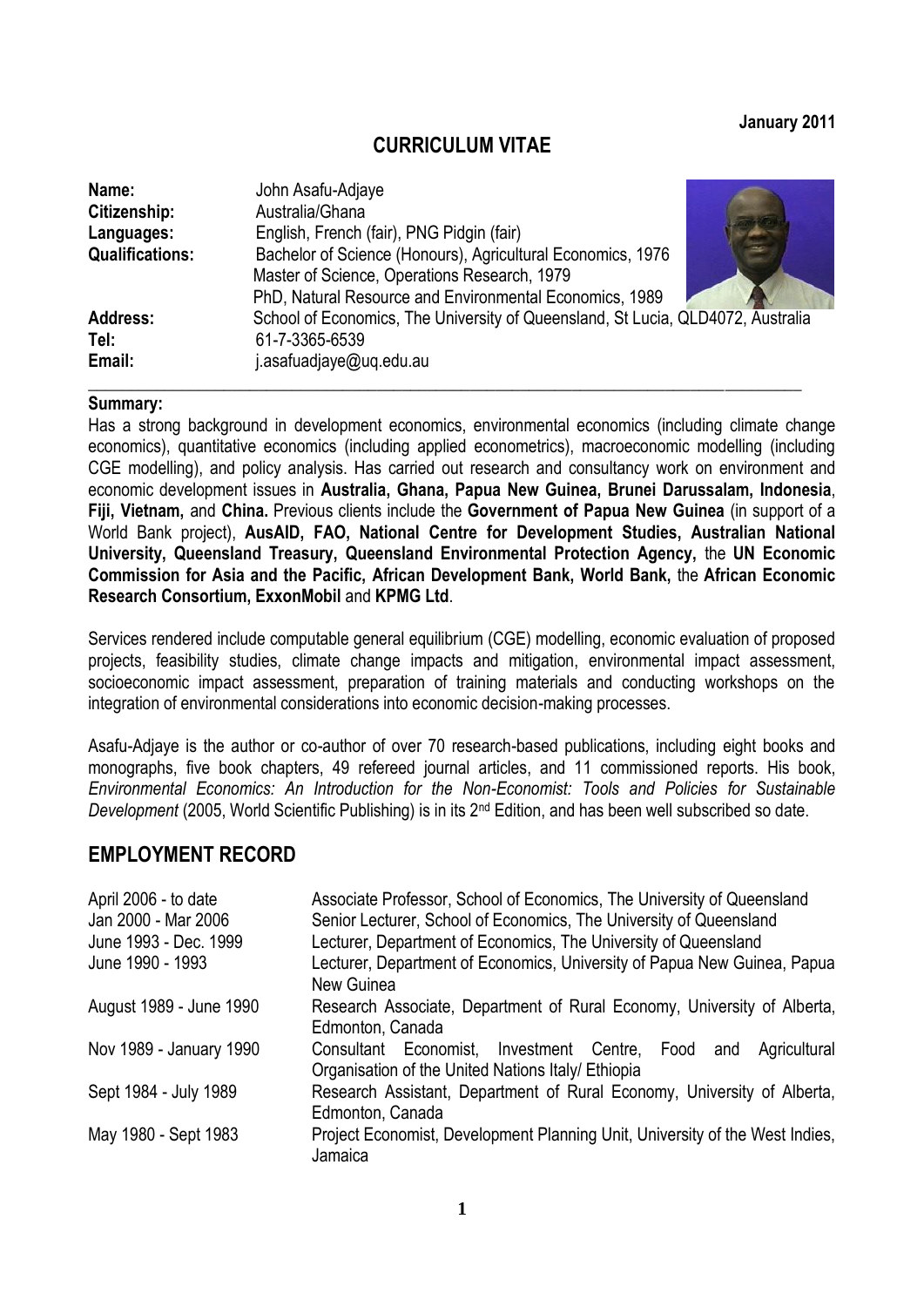# **RELEVANT EXPERIENCE:**

August 2009 - present, External Examiner, Department of Economics, University of Ghana, Legon, Ghana

Moderating, evaluating and assessing the postgraduate research program (MPhil and PhD), including thesis examination

 September 2009 - present, Visiting Professor in Environmental Economics, Co-operative PhD Programme, African Economic Research Consortium (AERC), Nairobi, Kenya

Conducting research, delivering seminars in environmental economics for AERC, a network of African universities

October 2006 - present, Visiting Senior Fellow, Institute of Economic Affairs, Accra, Ghana

Conducting research and presenting seminars on various aspects of the Ghanaian economy including factors affecting inward foreign direct investment, debt relief, determinants of inflation and economic growth

 July - September 2006, Visiting Associate Professor, Research Centre for the Pacific Islands, Kagoshima University, Kagoshima, Japan

Conducted research into the relationships between environmental quality and economic growth of Pacific Island economies in order to make policy recommendations for the improvement of environmental quality in the Pacific Island region; interacted and establish research links with RCPI researchers.

 June 1993 - to date, Lecturer/Senior Lecturer/Associate Professor, School of Economics, The University of **Queensland** 

Responsible for teaching environmental economics and quantitative economic and business analysis at the undergraduate and postgraduate levels; Research interests include policy analysis of economic and environmental issues in the Asia-Pacific region. Current research projects include "Trade Liberalisation, Agriculture and Land Degradation in Fiji: Implications for Sustainable Development Policies", funded by the Australian Centre for International Agricultural Research, \$400,000 over three years.

June 1990 - 1993 Lecturer, Department of Economics, University of Papua New Guinea

Responsible for teaching statistics, natural resource economics, quantitative economics and microeconomic theory to senior undergraduate and honours students; conducted research on economic and natural resource and environmental policy issues in PNG.

## **PUBLICATIONS**

### **Books and Monographs**

- 1. Asafu-Adjaye, J. and Mahadevan, R., *Managing Macroeconomic Policies for Sustainable Growth: A Computable General Equilibrium Inquiry*, Cheltenham, U.K.: Edward Elgar, forthcoming.
- 2. Mahadevan, R., and Asafu-Adjaye, J., *Agricultural Development and Trade Liberalisation: Implications for a Small Island State*, Nova Publishers, New York, 2008.
- 3. Black, K., Asafu-Adjaye, J., Khan, N., Pereira, N., Edwards, P., and Harris, M. *Australasian Business Statistics*, John Wiley, 2<sup>nd</sup> Edition, 2009.
- 4. Asafu-Adjaye, J. *Environmental Economics: An Introduction for the Non-Economist: Tools and Policies for*  Sustainable Development. 2<sup>nd</sup> Edition, World Scientific Publishing, New Jersey/London/Singapore, 2005.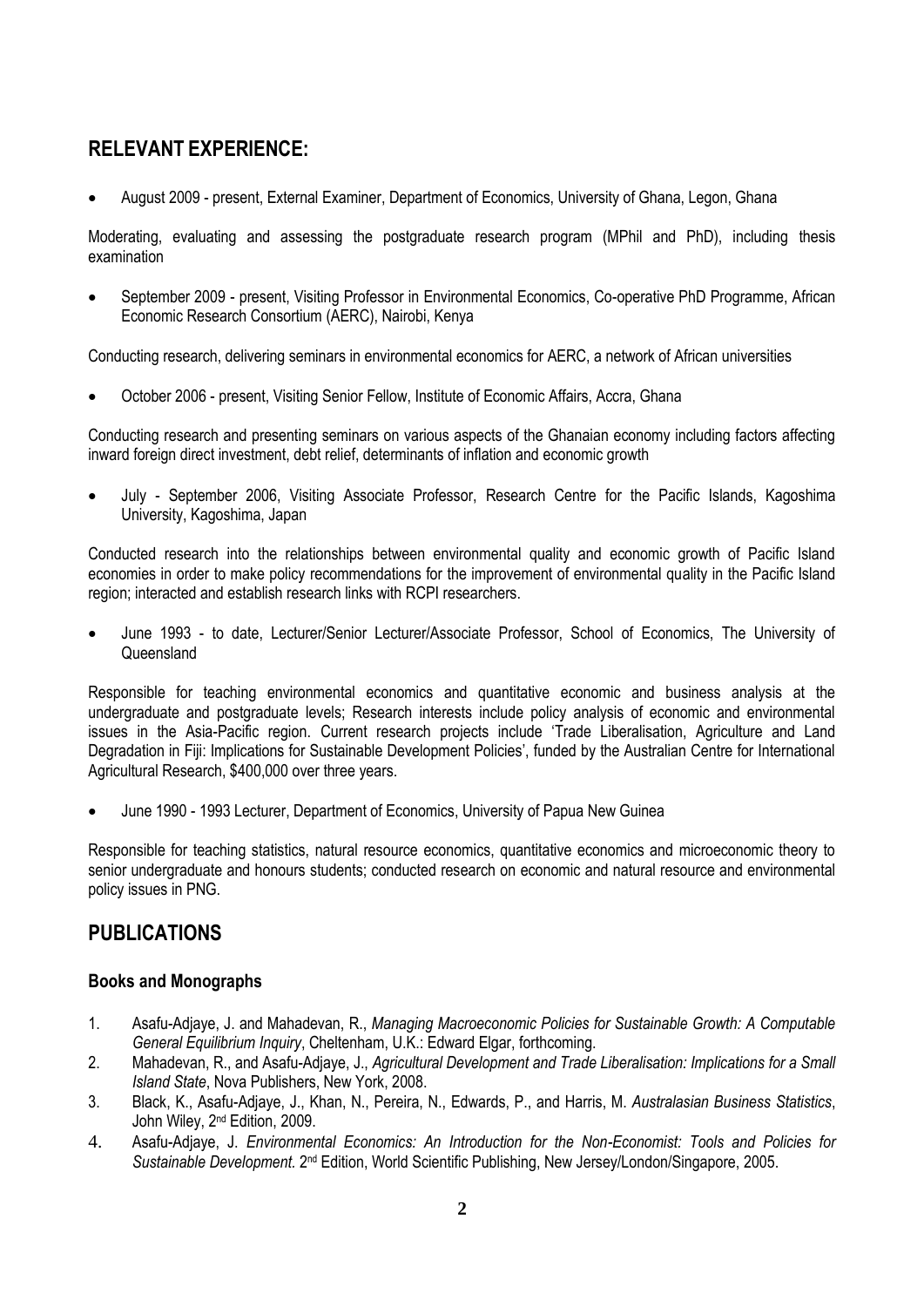- 5. Asafu-Adjaye, J. *Economic Freedom, Foreign Direct Investment and Economic Growth*. IEA Monograph Series, Institute of Economic Affairs, Accra, 2005. Asafu-Adjaye, J. *What Has Been the Impact of Foreign Direct Investment in Ghana?* IEA Monograph Series, Institute of Economic Affairs, Accra, 2005.
- 6. Asafu-Adjaye, J. *Integrating Economic and Environmental Policies: The Case of Pacific Island Countries*, Economic and Social Commission for Asia and the Pacific, United Nations, New York, 2004.
- 7. Asafu-Adjaye, J. *Environmental Economics: An Introduction for the Non-Economist.* World Scientific Publishing, Singapore/River Edge, N.J., 2000.
- 8. Asafu-Adjaye, J. *Introduction to Statistics for Business and Economics*, The University of Queensland Press, St. Lucia, 186pp, 1999.

### **Book Chapters**

- 1. Asafu-Adjaye, J., "Environment and Climate Change in Africa", in *The Economics of Africa*, (eds.), Ravi Kambur et al., Oxford: Oxford University Press, forthcoming, 2011.
- 2. Asafu-Adjaye, J., "Income Inequality and Health: A Panel Data Analysis of Transition Economies", In *Growth, Development and Poverty Alleviation in the Asia-Pacific*, (Eds.), K.C. Roy and S. Chatterjee. New York, NY: Nova Science Publishers, pp. 91-110, 2007.
- 3. Asafu-Adjaye, J., "International Trade and Sustainable Development in Sub-Saharan Africa", In *Twentieth Century Development: Some Relevant Issues,* (Ed.), K.C. Roy. New York, NY: Nova Science Publishers, pp. 175-188, 2004.
- 4. Asafu-Adjaye, J., "Economic Development and Environmental Problems", in *Contemporary Economic Issues*, (Ed.), B.N. Gosh, U.K.: Routledge, pp. 185-207, 2001.
- 5. Asafu-Adjaye, J. "Integrating Environmental Considerations into Economic Decision-Making Processes: The Minerals Sector in Papua New Guinea"*,* in *Integrating Environmental Considerations into Economic Policy Making Processes*, 52pp, Background Readings (Vol. III), Economic and Social Commission for Asia, United Nations, Bangkok, Thailand, 1999.
- 6. Asafu-Adjaye, J., "The Environment and Development: Theory and Empirical Evidence", In *The Current State of Economic Science,* (Ed.), S.B. Dahiya, vol. 5, pp. 2809-2826, 1999.

### **Journal Articles**

- 1. Ofori-Bah, A. and J. Asafu-Adjaye, "Scope economies and technical efficiency of cocoa agroforesty systems in Ghana", Ecological Economics, vol. 70, pp. 1508-1518, 2011.
- 2. Wianwiwat, S. and J. Asafu-Adjaye, 'Modelling the promotion of biomass use: a case study of Thailand', *Energy*, vol. 36, pp. 1735-1748, 2011.
- 3. Asafu-Adjaye, J., "The Economic Impacts of Climate Change in Sub-Saharan Africa", *International Journal of Climate Change Impacts and Responses*, vol. 2, no. 1, pp. 103-117. 2010.
- 4. Mahadevan, R. and Asafu-Adjaye, J. "The Implications of EU Sugar Price Cuts, Economic Partnership Agreements and Development Aid to Fiji", *Contemporary Economic Policy*, vol. 28, no.1, pp. 52-64, 2010.
- 5. Tapsuwan, S. and Asafu-Adjaye, J., "Estimating the Economic Benefits of Scuba Diving in the Similan Islands, Thailand", *Coastal Management*, vol. 36, no. 5, pp. 431-442, 2009.
- 6. Asafu-Adjaye, J. and Tapsuwan, S., "A Contingent Valuation Study of Scuba Diving Benefits: Case Study in Mu Ko Similan Marine National Park, Thailand", *Tourism Management*, vol. 29, pp. 1122-1130, 2008.
- 7. Asafu-Adjaye, J. and Mahadevan, R. "Regional Trade Agreements versus Global Trade Liberalisation; Implications for a Small Island Developing State", *World Economy,* vol. 32, no. 3, pp 509-529. DOI: 10.1111/j.1467- 9701.2008.01117.x. 2008.
- 8. Asafu-Adjaye, J., "Determinants of Inflation in Ghana, 1964 to 2006", *Ghana Policy Journal*, vol. 2, pp. 51-69, 2008.
- 9. Asafu-Adjaye, J. "Factors Affecting the Adoption of Soil Conservation Measures: A Case Study of Fijian Cane Farmers", *Journal of Agricultural and Resource Economics*, vol. 33, no. 1, pp. 99-117, 2008.
- 10. Asafu-Adjaye, J., "Liberalising Trade in the Agriculture Sector of a Small Island State: The Case of Fiji", *World Economy*, vol. 30, no. 10, pp. 1550-1567, 2007.
- 11. McAllister, R.R.J, Smajgl, A. and Asafu-Adjaye, J. "Forest Logging and Institutional Thresholds in Developing South-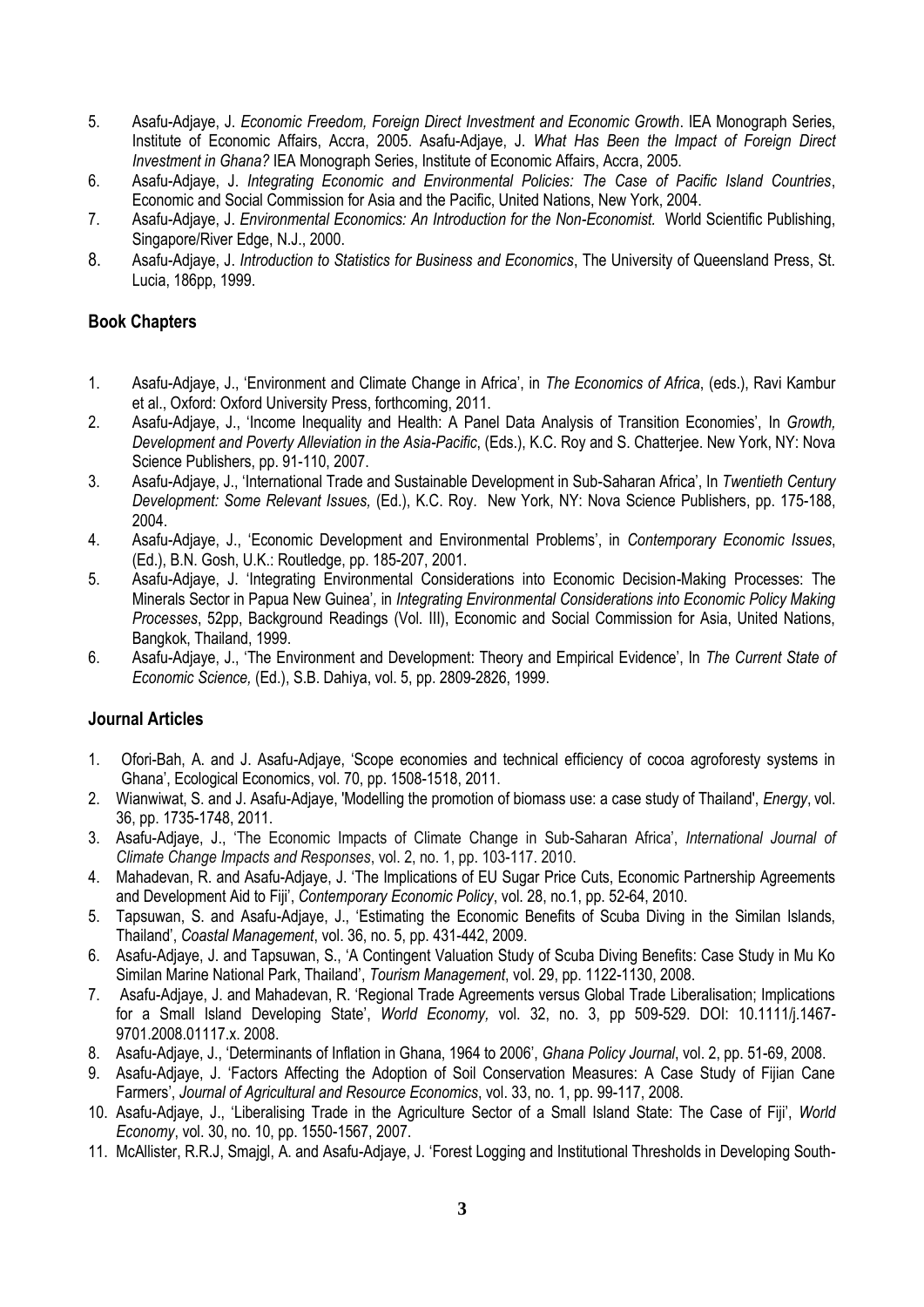East Asian Economies: A Conceptual Model"**,** *Forest Policy and Economics*, vol. 9, no. 8, pp.1079-1089, 2007.

- 12. Mahadevan, R. and Asafu-Adjaye, J., "Energy Consumption, Economic Growth and Prices: A Reassessment using Panel VECM for Developed and Developing Countries', *Energy Policy*, vol. 35, no. 4, pp. 2481-2490, 2007.
- 13. Mahadevan, R. and Asafu-Adjaye, J. "Is There A Case For Low Inflation Induced Productivity Growth in Selected Asian Economies?" *Contemporary Economic Policy*, vol. 24, no. 2, pp.249-261, 2006.
- 14. Brown, R.P.C., Asafu-Adjaye, J. Draca, M., and Straton, A., "How Useful is the Genuine Savings Rate as a Sustainability Indicator for Regions within Countries? Australia and Queensland Compared", *Australian Economic Review*, vol. 38, no. 4, pp.370-388, 2005.
- 15. Asafu-Adjaye, J., Brown, R., and Straton, A., "On Measuring Wealth: A Case Study of Queensland", *Journal of Environmental Management*, vol. 75, pp.145-155, 2005.
- 16. Mahadevan, R. and Asafu-Adjaye, J., "The Productivity-Inflation Nexus: The Case of the Australian Mining Sector", *Energy Economics*, vol. 27, pp.209-224, 2005.
- 17. Dzator, J. and Asafu-Adjaye, J., "A Study of Malaria Care Provider Choice in Ghana", *Health Policy*, vol. 69, no. 3, pp.389-401, 2004.
- 18. Asafu-Adjaye, J. "A Dynamic CGE Model of the Australian Economy: A Simulation of the Impacts of Environmental Policies"*, International Journal of Applied Economics and Econometrics*, vol. 12, no. 3, pp.317-336, 2004.
- **19.** Asafu-Adjaye, J., "Income Inequality and Health: A Multi-Country Analysis", *International Journal of Social Economics*, vol. 31, nos. 1&2, pp.95-207, 2004.
- 20. Asafu-Adjaye, J. "Biodiversity Loss and Economic Growth: A Cross Country Analysis", *Contemporary Economic Policy*, vol. 21, no. 2, pp.173-185, April, 2003.
- 21. Asafu-Adjaye, J. and Mahadevan, R. "How Cost Efficient are Australia"s Mining Industries?", *Energy Economics,* vol. 25, pp.315-329, 2003.
- 22. Asafu-Adjaye, J., "Macro and Micro Impacts of Structural Adjustment in Papua New Guinea: A Computable General Equilibrium Analysis", *Economic Analysis and Policy*, vol. 33, no. 1, pp.1-22, 2003.
- 23. Asafu-Adjaye, J., and Dzator, J., "Willingness to Pay for Malaria Insurance: A Case Study of Households in Ghana Using the Contingent Valuation Method", *Economic Analysis and Policy*, vol. 33, no. 1, pp.31-47, 2003.
- 24. Asafu-Adjaye, J., "Is there an Environmental Kuznets Curve for Biodiversity?", *The ICFAI Journal of Environmental Economics*, vol. 1, no. 2, pp.55-71, 2003.
- 25. Prasad, B.C. and Asafu-Adjaye, J., "Trade Liberalisation and Environment in Pacific Forum Countries (FICs): Is It A Case of "Two Gains For One"?", *International Journal of Social Economics*, vol. 30, nos. 11&12, pp.1288-1305, 2003.
- 26. Asafu-Adjaye, J. and Mahadevan, R. "The Welfare Effects of the Australian Goods and Services Tax, *The Singapore Economic Review*, vol. 47, no. 1, pp. 49-63, April, 2002.
- 27. Mahadevan, R. and Asafu-Adjaye, J. "Impact Assessment of Some Pollution Abatement Policies with Macroeconomic Adjustments in Australia", *Pacific and Asian Journal of Energy*, vol. 11, no. 2, pp.109-128, 2001.
- 28. Asafu-Adjaye, J. "Economic Development and the Environment: Trade-offs and Policy Implications", *Asia Pacific Journal on Environment and Development*, vol. 8, no. 1, pp. 37-55, June, 2001.
- 29. Asafu-Adjaye, J. "Aid, Mining Development and Structural Adjustment in Papua New Guinea", *Asia Pacific Development Journal*. vol. 8, no. 2, pp. 45-63, December, 2001.
- 30. Araya, B. and Asafu-Adjaye, J., "Adoption of Farm-Level Soil Conservation Practices in Eritrea", *Indian Journal of Agricultural Economics*, vol. 56, no. 2, pp. 239-252, 2001.
- 31. Asafu-Adjaye, J., "The Relationship between Energy Consumption, Energy Prices and Economic Growth: Time Series Evidence from Asian Developing Countries", *Energy Economics*, vol. 22, pp. 615-625, 2000.
- 32. Asafu-Adjaye, J., "Customary Marine Tenure Systems and Sustainable Fisheries Management in Papua New Guinea: The Case of the Western Province", *International Journal of Social Economics*, vol. 27, nos. 7/8/9/10, pp. 917-926, 2000.
- 33. Asafu-Adjaye, J., "The Effects of Foreign Direct Investment on Indonesia"s Economic Growth, 1970-1996", *Economic Analysis and Policy*, vol. 30, no. 1, pp. 49-62, 2000.
- 34. Duraman, I. and Asafu-Adjaye, J. "An Economy-Wide Model of Brunei: Theory, Data and Application", *Tinjuan Policy and Management Review*, no. 3, pp.1-20, 2000.
- 35. Araya, B. and Asafu-Adjaye, J., "Returns to Farm-Level Soil Conservation on Tropical Steep Slopes: The Case of the Eritrean Highlands", *Journal of Agricultural Economics*, vol. 50, no. 3, pp. 589-605, 1999.
- 36. Asafu-Adjaye, J. and Chakraborty, D. "Export-Led Growth and Import Compression: Further Time Series Evidence from LDCs", *Australian Economic Papers,* vol. 38, no.2*,* pp. 164-175*,* June 1999.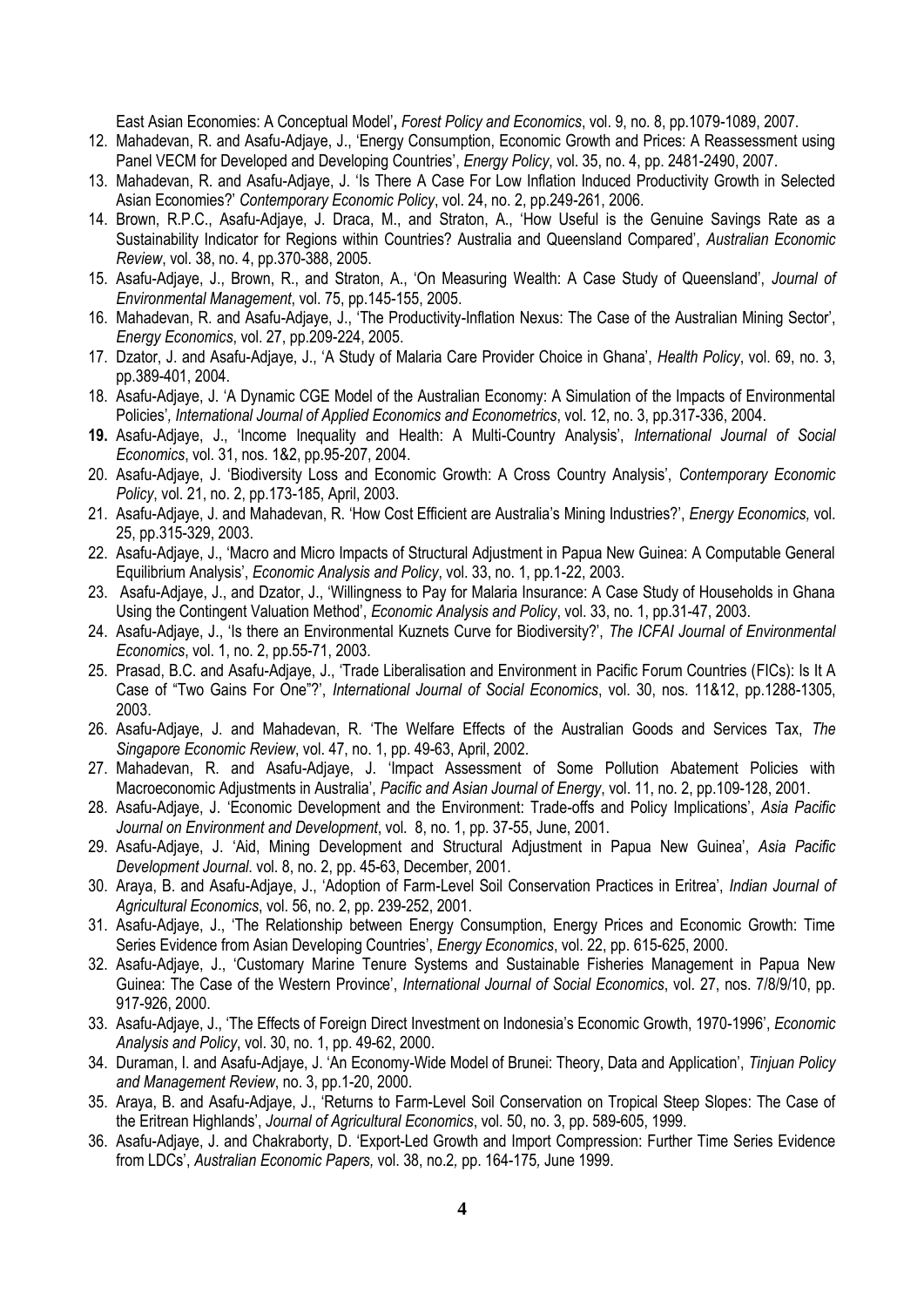- 37. Asafu-Adjaye, J., "The Environment and Development: Theory and Empirical Evidence", *International Journal of Development Planning Literature,* special issue, "The Current State of Economic Science", vol. 14, no.1, pp. 117- 134, 1999.
- 38. Asafu-Adjaye, J., "Exchange Rate Variability and Exports in Fiji", On-line article, *South Pacific and Development Issues,* Asia Pacific Press, 13p, 1999.<http://ncdsnet.anu.edu.au/pdf/wp99/sp99-4.pdf>
- 39. Asafu-Adjaye, J. "The Relationship between Exchange Rates and Inflation in a Small Open Economy: The Case of Papua New Guinea", *The Singapore Economic Review,* vol. 43, No. 2, pp. 60-74, 1998.
- 40. Asafu-Adjaye, J., "An Empirical Test of the Environmental Transition Hypothesis", *Journal of Quantitative Economics,* vol. XII, no. 2, pp. 67-91, 1998.
- 41. Prasad, B., and Asafu-Adjaye, J., "Macroeconomic Policy and Poverty in Fiji", *Pacific Economic Bulletin* vol. 13, no 1, pp. 47-56, 1998.
- 42. Duraman, I., Tisdell, C. and Asafu-Adjaye, J., "Achieving Sustainable Development in an Oil-Dependent Economy: The Case of Brunei Darussalam", *Asia-Pacific Development Journal*, vol. 5, no. 1, pp. 103-120, 1998.
- 43. Duraman, I, and Asafu-Adjaye, J. "Short-run simulations with a CGE Model of Brunei", *The Singapore Economic Review*, vol. 42. no. 1, pp. 50-72, 1997.
- 44. Asafu-Adjaye, J. "Traditional Production Activities and Resource Sustainability: The Case of Indigenous Societies in Cape York Peninsula, Australia", *International Journal of Social Economics* 23, vol. 4/5/6, pp. 125-135, 1996.
- 45. Asafu-Adjaye, J. "Revitalising Growth in Papua New Guinea's Agricultural Sector", *Agricultural Systems,* vol. 51, no. 3, pp. 299-316, 1996.
- 46. Asafu-Adjaye, J. "The Economic Value of Subsistence Production in Cape York Peninsula", *Scandinavian Journal of Development Alternatives and Area Studies*, vol. 16, no. 1, pp. 157-170, 1997.
- 47. Asafu-Adjaye, J., "An Analysis of Papua New Guinea's Medium Term Strategy for Sustainable Growth", *Asia-Pacific Development Journal* vol. 2, no. 1, pp. 115-136, 1995.
- 48. Kusi, N.K. and Asafu-Adjaye, J., "Tax Elasticities and Impacts of Discretionary Tax Measures on Government Revenue in PNG, 1976-1992", *Asian Economic Journal* vol. 9, no. 1, pp. 43-55, 1995.
- 49. Asafu-Adjaye, J., "Managing Environmental Accounting in Papua New Guinea", *Development Bulletin*, vol. 31, pp. 35-38, 1994.
- 50. Kusi, N.K. and Asafu-Adjaye, J. "Adjustment to External Shocks in Papua New Guinea, 1989-1991", *Asia-Pacific Development Journal*, vol. 1, no. 2, pp.153-163, 1994.
- 51. Asafu-Adjaye, J., "Environmental Accounting in Papua New Guinea", *Pacific Economic Bulletin*, vol. 8, no. 2, pp. 42- 49, 1993.
- 52. Adamowicz, W.L., Asafu-Adjaye, J., Boxall, P.C., and Philips, W.E. "Components of the Economic Value of Wildlife: An Alberta Case Study", *Canadian Field Naturalist*, vol. 105, no. 3, pp.423-429, 1991.

### **Refereed Conference Proceedings**

- 1. Robinson, J., Thomas, G., and Asafu-Adjaye, J. "Improving the Reliability of Environmental Transfer", *MODSIM2001 International Congress on Modelling and Simulation*, vol. 3, 2001, pp. 1043-1048.
- 2. McAllister, R., Beard, R., and Asafu-Adjaye, J. "Deforestation and Illegal Logging in Developing S.E. Asian Countries", *MODSIM2001 International Congress on Modelling and Simulation,* vol. 3, 2001, pp. 1055-1064.
- 3. Chaloupka, M., J. Robinson and J. Asafu-Adjaye "Addressing Water Quality Problems Through the Integration of Ecological and Economic Modelling", *MODSIM2001 International Congress on Modelling and Simulation,* vol. 3, 2001, pp 1055-1064.
- 4. Asafu-Adjaye, J. "Macroeconomic Impacts of Pro-environment Policies on the Australian Economy", in *Proceedings of IASTED International Conference on Modelling, Simulation and Optimisation*, M.H. Hamza, (ed.), Calgary, Canada: The International Association of Science and Technology for Development, CD ROM 2291, 1996.
- 5. Asafu-Adjaye, J. "Sustainability and Environmental Accounting in PNG", in *From Rio to Rai: Environment and Development in Papua New Guinea up to 2000 and beyond*, D. Gladman, D. Mowbray and J. Duguman, (eds.), Papers from the 20<sup>th</sup> Waigani Seminar, Port Moresby: University of Papua New Guinea Press, vol. 6, 1996, pp. 81-96.
- 6. Asafu-Adjaye, J., "Recreational Hunting and Wildlife Conservation", in *Conservation Through Sustainable Use of Wildlife*, (eds.), G.C. Grigg, P.T. Hale, and D. Lumney, Centre for Conservation Biology, The University of Queensland, 1995, pp.288-295.
- 7. Asafu-Adjaye, J., 'Modelling of Economy-Environment Interactions: Some Preliminary Results of a General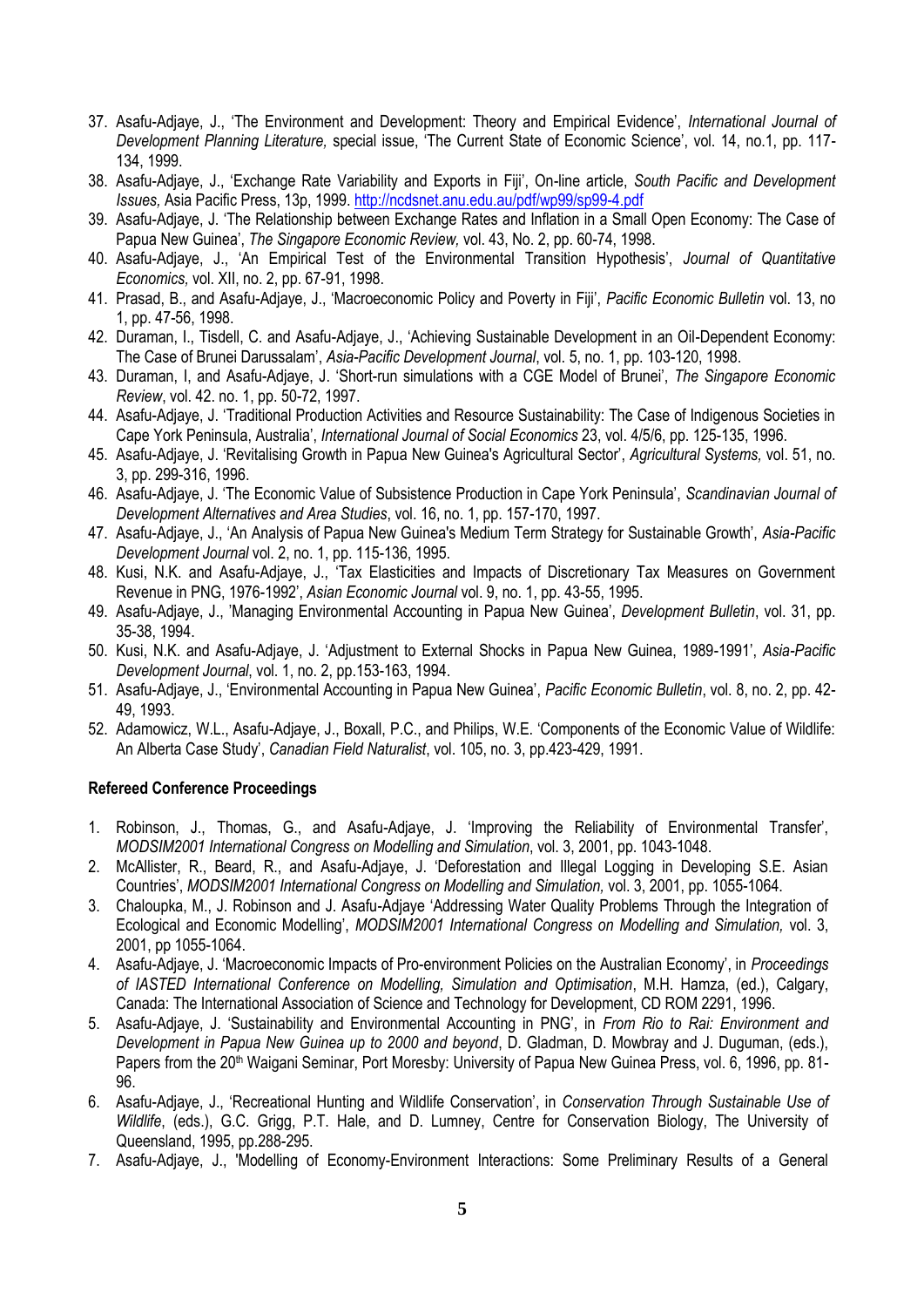Equilibrium Model', in *Modelling and Control of National and Regional Economies 1995*, (eds.), L. Vlacic, T. Nguyen, and D. Cecez-Kecmanovic., London: Elsevier Science Ltd., 1995, pp. 229-235.

- 8. Asafu-Adjaye, J., "Modelling economy-environment linkages: A framework for analysis", in *International Congress on Modelling and Simulation: Proceedings vol 3*, (eds.), McAleer, M. & Jakeman, A., pp. 1125-30. Perth: University of Western Australia, 1993.
- 9. Asafu-Adjaye, J. & Manoka, B., "The socioeconomic impact of structural adjustment in Papua New Guinea", In *International Congress on Modelling and Simulation: Proceedings vol 3*, (eds.), McAleer, M. & Jakeman, A., pp. 1337-42. Perth: University of Western Australia, 1993.
- 10. Asafu-Adjaye, J. "Sustainable development: Implications for population, health and environmental policy in Papua New Guinea", in *Population, Family Health and Development*, (eds.), Tukutau Taufa and Caroline Bass, Papers from the 19th. Waigani Seminar, Volume 1, 1993, pp. 273-286, Port Moresby: University of Papua New Guinea Press.
- 11. Asafu-Adjaye, J. "Sustainable development: Implications for the Analysis of Development Projects in LDCs, in *ECOPOLITICS V Proceedings*, (ed.), R. Harding, 1992, pp. 251-257, Sydney: University of New South Wales.

#### **Other Refereed Publications**

Brown, R. C. P., Asafu-Adjaye, John, Draca, M. and Straton, A. (2003) "How Useful Is The Genuine Savings Rate As A Macroeconomic Sustainability Indicator For Countries And Regions? Australia And Queensland Compared",. Discussion Paper No. 331, School of Economics, The University of Queensland.

R. McAllister, R. Beard and J. Asafu-Adjaye (2002) "An Optimal Control Model of Illegal Logging by Commercial Logging Contractors in Laos PDR", Department of Economics Discussion Papers, No. 275.

#### **Commissioned Reports**

- 1. Asafu-Adjaye, J. "Climate Change, Trade and Competitiveness in Sub-Saharan Africa", Paper presented at the AERC Senior Policy Seminar X on Climate Change and Economic Development in Sub-Saharan Africa, Addis Ababa, Ethiopia, 7-9 April, 2008.
- 2. Anaman, K.A., A.W. Seini, J. Asafu-Adjaye, C. Osei-Amponsah, D.B. Sarpong, K. Marfo, A. Abandoh-Sam, M. Armah, and M. Eson-Benjamin (2008) Annual 2007 Economic Review and Outlook, Institute of Economic Affairs, Accra, (August), 74 pp.
- 3. Asafu-Adjaye, J. *PNG LNG Economic Impact Study: An Assessment of the Direct and Indirect Impacts of the proposed PNG LNG Project on the Economy of Papua New Guinea*, Report prepared in collaboration with ACIL Tasman Pty Ltd for ExxonMobil, 2007.
- 4. Asafu-Adjaye, J. *Cost-Benefit Analysis of the Lae City Water Supply Project*, Report submitted to AusAID, October, 2007.
- 5. Milner, H., Howard, M., and Asafu-Adjaye, J. *Independent Completion Report: Viet Nam Australia Water Resources Management Assistance Project*, Report submitted to AusAID, December, 2004.
- 6. Brown R., Asafu-Adjaye, J., Draca, M., Hayes, M., and Straton, A. (2002) *Queensland's Genuine Savings Rate, 1989-2000*, Report submitted to the Queensland Environmental Protection Agency, Centre for Economic Policy Modelling, University of Queensland.
- 7. Asafu-Adjaye, J. (2001) "A Simulation of the Macroeconomic and Sectoral Effects of Closure of the Ok Tedi Copper Mine", Report presented to the Government of Papua New Guinea through KPMG Ltd, July 2001.
- 8. Asafu-Adjaye, J. (1993) *An Analysis of Papua New Guinea's Medium Term Strategy for Sustainable Growth.* Economics Division Working Papers, South Pacific No. 93/8. Canberra, Australian National University, Research School of Pacific Studies, 22pp.
- 9. Asafu-Adjaye, J. (ed.) (1992) *Special Interventions Project, Stage 1,* Report prepared for the Department of Finance and Planning and The World Bank, Unisearch PNG Pty Ltd.
- 10. Asafu-Adjaye, J. (1992) "Patterns of Economic Growth in Papua New Guinea", in *United National Conference on Environment and Development - Papua New Guinea National Report*, prepared for the Government of the Independent State of Papua New Guinea, Unisearch PNG Pty Ltd pp.18-27.
- 11. Brown, R.P.C., Asafu-Adjaye, J. and Robinson, J.J., *Scoping Studies on the Economic Appraisal of Proposed Projects for QIFF Funding*, Report prepared for Queensland Treasury, UniQuest Pty Ltd, University of Queensland,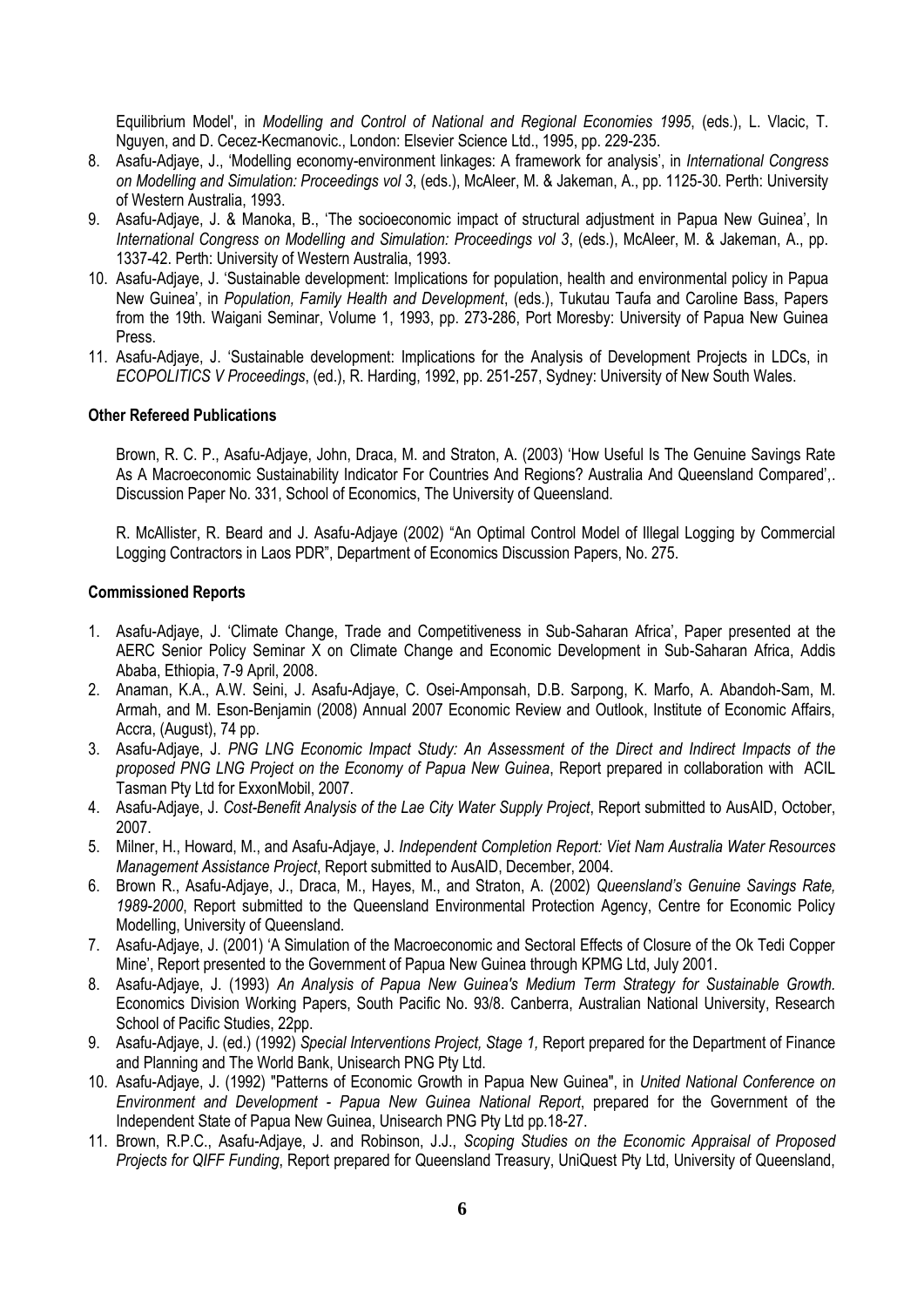39pp, 1995. [30% contribution]

#### **Other papers presented: (e.g. non-refereed conference papers, seminars, reports)**

- 1. Discussant on Energy Economics, 3rd Conference of The Australian Centre for Korean Studies, 20-21 September, 2001, Brisbane Marriott Hotel.
- 2. Seminar, Department of Economics, Kyongju University, Kyongju, South Korea, "Is There a Case for Low-Inflation Induced Productivity Growth in Asia?", June 2001.
- 3. Seminar, Department of Economics, Kobe University, Kobe, Japan, "Is there an Envir*o*nmental Kuznets Curve for Biodiversity?", June 2001.
- 4. Kusi, N.K. and J. Asafu-Adjaye, "Causality between Government Revenue and Expenditure: Evidence from South Africa", paper presented at the Biennial Conference of the Economic Society of South Africa, 7-8 September, 1995.
- 5. Asafu-Adjaye, J. and W. Ritter, "An Almost Ideal Demand System Analysis of Fresh Fruit in Australia", paper presented at the 39th Australian Agricultural Economics Society Conference, University of Western Australia, Perth, February 14-16, 1995.
- 6. Asafu-Adjaye, J., "Revitalising Growth in PNG"s Agricultural Sector", in Longmire, J and Littleboy, B., (eds.), *Issues and Analysis*, Abstracts of Papers from the 23rd Conference of Economists, Surfers Paradise, September, 1994.
- 7. Asafu-Adjaye, J., 'Traditional Activities in Cape York' in *Indigenous Management of Land and Sea and Traditional Activities in Cape York Peninsula,* (ed.) John Cordell, (Cape York Land Use Strategy), Office of Co-ordinator General of Queensland; Department of Environment, Sports and Territories, Canberra; and University of Queensland. Chapter 15, pp.15.1-15.30, 1995.

# **JOURNAL REVIEWING/EDITING**

**2006 to date**, Member of Editorial Board, *Ghana Policy Journal*

**1999-2001**, Associate Editor, *Economic Analysis and Policy*

Reviewed articles for *Applied Economics*, *Resource and Energy Economics*, *Ecological Economics*, *Energy Policy, Environment and Development Economics*, *Energy, Aquaculture Economics and Management*, *Asia-Pacific Development Journal*, *Journal of Quantitative Economics, and Tourism Management.*

### **RESEARCH GRANTS**

| Period         | <b>Title of Completed Research</b><br><b>Grant or Contract</b>                                                                               | Granting<br>Agency                      | Amount<br>S | Chief Investigators & Staff<br>Member in order                              |
|----------------|----------------------------------------------------------------------------------------------------------------------------------------------|-----------------------------------------|-------------|-----------------------------------------------------------------------------|
| 2003-<br>2007  | <b>Trade Liberalisation, Agriculture</b><br>and the Environment in Fiji:<br><b>Implications for Sustainable</b><br><b>Development Policy</b> | <b>ACIAR</b>                            | 400,000     | Dr. J. Asafu-Adjaye<br>Dr. R. Mahadevan                                     |
| 2002-<br>04    | An Applied General Equilibrium<br>Approach to Trade and the<br><b>Environment in Malaysia</b>                                                | UQ<br>Research<br>Develop-ment<br>Grant | 13,000      | Dr. J. Asafu-Adjaye<br>Dr. R. Mahadevan                                     |
| $2001 -$<br>04 | <b>Measuring Ecological</b><br>Sustainability Using Site and<br><b>Catchment Scale Ecological</b><br>Indicators                              | <b>ARC</b><br><b>SPIRT</b>              | 90,531      | Dr J. Asafu-Adjaye<br>Dr J. Robinson<br>Prof G. McDonald<br>Dr. P. Lawrence |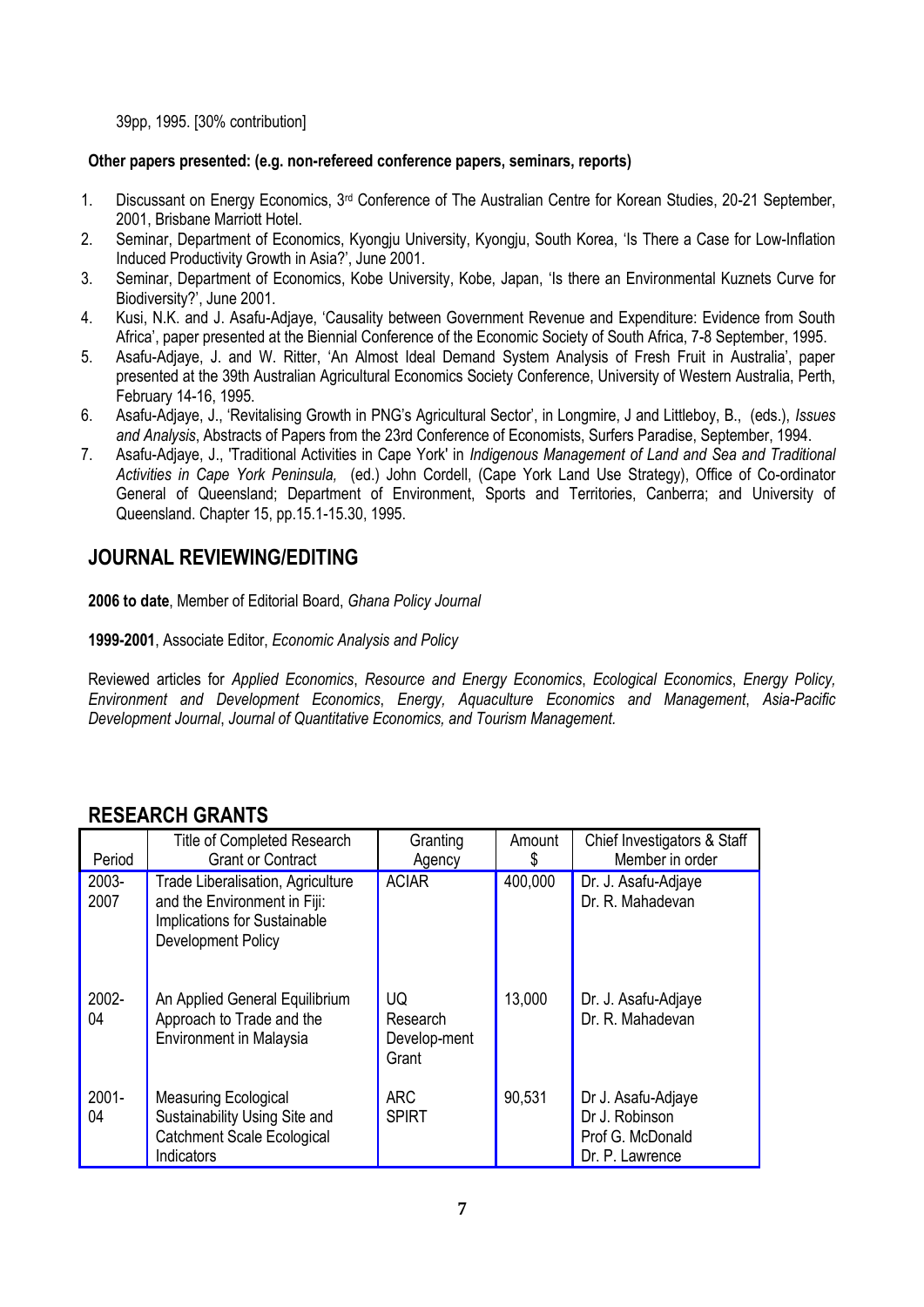| $2001 -$<br>02 | <b>Systemic Sustainability Indicators</b><br>for Queensland                                                         | Queensland<br><b>EPA</b>     | 43,000 | A/Prof R.P. Brown<br>Dr J. Asafu-Adjaye<br>Mr Mirko Draca |
|----------------|---------------------------------------------------------------------------------------------------------------------|------------------------------|--------|-----------------------------------------------------------|
| 2000-<br>01    | The Economic Impact of<br>Globalisation and Informatisation:<br>A Preliminary Analysis of the<br>Queensland Economy | <b>ARC</b><br>Small<br>Grant | 10,900 | Dr N. Karunaratne<br>Dr J. Asafu-Adjaye                   |

## **OTHER RESEARCH QUALITY AND IMPACT MEASURES**

- 2009: Keynote speaker, Climate Change, United Nations Youth Association Conference, Brisbane, July 7.
- 2009: Expert member on panel to formulate climate change research agenda, Global Development Network Workshop, Kuwait, February 1-2.
- 2008: Keynote speaker at a high level policy workshop on Climate Change and Economic Development in Sub-Saharan Africa, organised by the African Economic Research Consortium at Addis Ababa, Ethiopia, April 7-9. 2008.
- 2007 to present: Member of the Editorial Board, *Ghana Policy Journal*.
- 2005 to present: Nominated by the Australian Research Council College of Experts as an "expert of international standing' and invited to assess ARC Discovery projects.
- 2005: Invited by the Desert Knowledge Cooperative Research Centre to conduct an economic evaluation of some of their research projects.
- 2004: Member of the Editorial Board and Book Review Editor, *Fijian Studies*.
- 2000 to present: Invited by prestigious international journals including, *Energy Journal*, *Ecological Economics*, *Energy Policy*, and *Energy Economics* to review manuscripts.
- 2004: Invited by ACIAR to review a large grant proposal entitled, "Impact of Policy Changes on the Fiji Islands" Food Sector: Implications for Consumers, Subsistence Producers and Commercial Producers'.
- 2004: Invited by AusAID to join a team of experts to conduct a final review and write an Independent Completion Report on three AusAID-funded water resources management projects in Vietnam.
- 2004: Invited by the Oceania Development Network (affiliated to the Global Development Network, Washington, D.C.) to review competitive grant applications from Papua New Guinea and Fiji.
- 2003: Invited by the UN Economic Commission to deliver a workshop for participants from Pacific Island countries in Suva, Fiji.
- 2001: Invited as a keynote speaker on Energy Economics, 3rd Conference of The Australian Centre for Korean Studies, 20-21 September, Brisbane, Marriott Hotel.
- 2000: Invited by the UN Economic Commission to join a team of experts from the Asia-Pacific Region to research and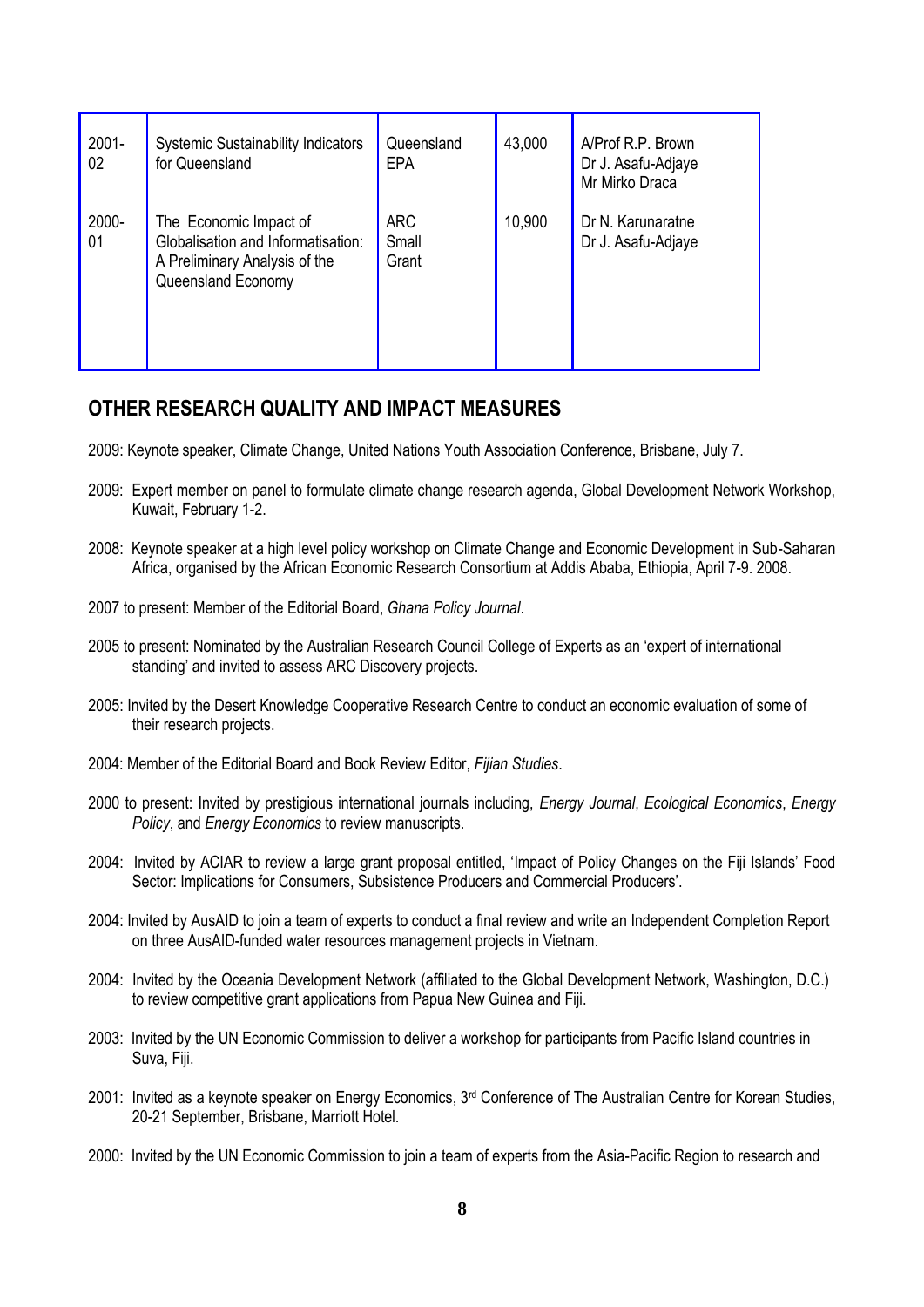publish a book on Integrating Environmental Considerations into Economic Considerations, and to deliver training workshops in the Asia-Pacific Region.

# **RESEARCH (PhD & MPhil) STUDENTS SUPERVISED**

|                        | <b>Principal</b> |            |                                                          |
|------------------------|------------------|------------|----------------------------------------------------------|
|                        | or Assoc         | Year of    |                                                          |
| <b>Name</b>            | <b>Adviser</b>   | graduation | <b>Current position</b>                                  |
| 1. Dr. Sunil Kumar     | Associate        | 2009       | Lecturer, University of the South Pacific                |
| 2. Dr. Sorada Tapsuwan | Principal        | 2006       | Economist, CSIRO, Perth, W.A.                            |
| 3. Dr. Averil Cook     | Associate        | 2005       | Lecturer, School of Economics, UQ                        |
| 4. Dr. Ryan McAllister | Principal        | 2001       | Economist, CSIRO, Sustainable Ecosystems                 |
| 5. Dr. Boyd Blackwell  | Associate        | 2001       | Lecturer, Australian Maritime College                    |
| 6. Dr. Janet Dzator    | Principal        | 2001       | Lecturer, Dept of Econ, Univ. of Newcastle               |
| 7. Dr Chris Reid       | Associate        | 2000       | Economist, Forum Fisheries Agency, Solomon Is.           |
| 8. Dr. Jackie Robinson | Associate        | 1999       | Lecturer, School of Economics, UQ                        |
| 9. Dr. Biman Prasad    | Associate        | 1999       | Dean of Social Sciences, Univ of the South Pacific, Fiji |
| 10. Mr. J. Darlington  | Associate        | 1999       | Economist, Queensland Dept of Primary Industries         |
| 11. Dr. Ismail Duraman | Principal        | 1998       | Vice Chancellor, Universiti Brunei Darusalam, Brunei     |
| 12. Mr. Bereket Araya  | Principal        | 1998       | Lecturer, University of Eritrea, Eritrea.                |
|                        |                  |            |                                                          |

## **CURRENT PhD STUDENTS**

|                             | <b>Principal</b><br>or Assoc | <b>Year of</b>   |                  |
|-----------------------------|------------------------------|------------------|------------------|
| <b>Name</b>                 | <b>Adviser</b>               | <b>Admission</b> | Country          |
| 1. Ms. Thuto Dineo Botlhole | Principal                    | 2008             | <b>Botswana</b>  |
| 2. Mr. Amir Hidayat         | Principal                    | 2007             | Indonesia        |
| 3. Ms. Adeline Ofori-Bah    | Principal                    | 2008             | Ghana            |
| 4. Mr Ogis Sanida           | Principal                    | 2008             | Papua New Guinea |
| 5. Mr Suthin Wianwiwat      | Principal                    | 2007             | Thailand         |
| 6. Ms Sandra Chan           | Principal                    | 2010             | Singapore        |
| 7. Mr Yohannis Mulu Tesema  | Principal                    | 2011             | Ethiopia         |
|                             |                              |                  |                  |

# **OTHER SERVICES RENDERED AT THE UNIVERSITY OF QUEENSLAND**

**2010- present:** Undergraduate Adviser

.

- **2009- 2010:** Chair, Infrastructure Committee, School of Economics
- **2001- 2009:** Chair, Teaching and Learning Committee, School of Economics
- **2000 - Present:** Member, School of Economics Executive Committee

**1997-1998 and 2001-2002:** Member, Faculty Business Economics and Law, Tenure and Promotions Committee Member

**1996–1998:** Member, Management Committee, Centre for Mined Land Rehabilitation, Faculty of Natural Resources, Agriculture and Veterinary Sciences.